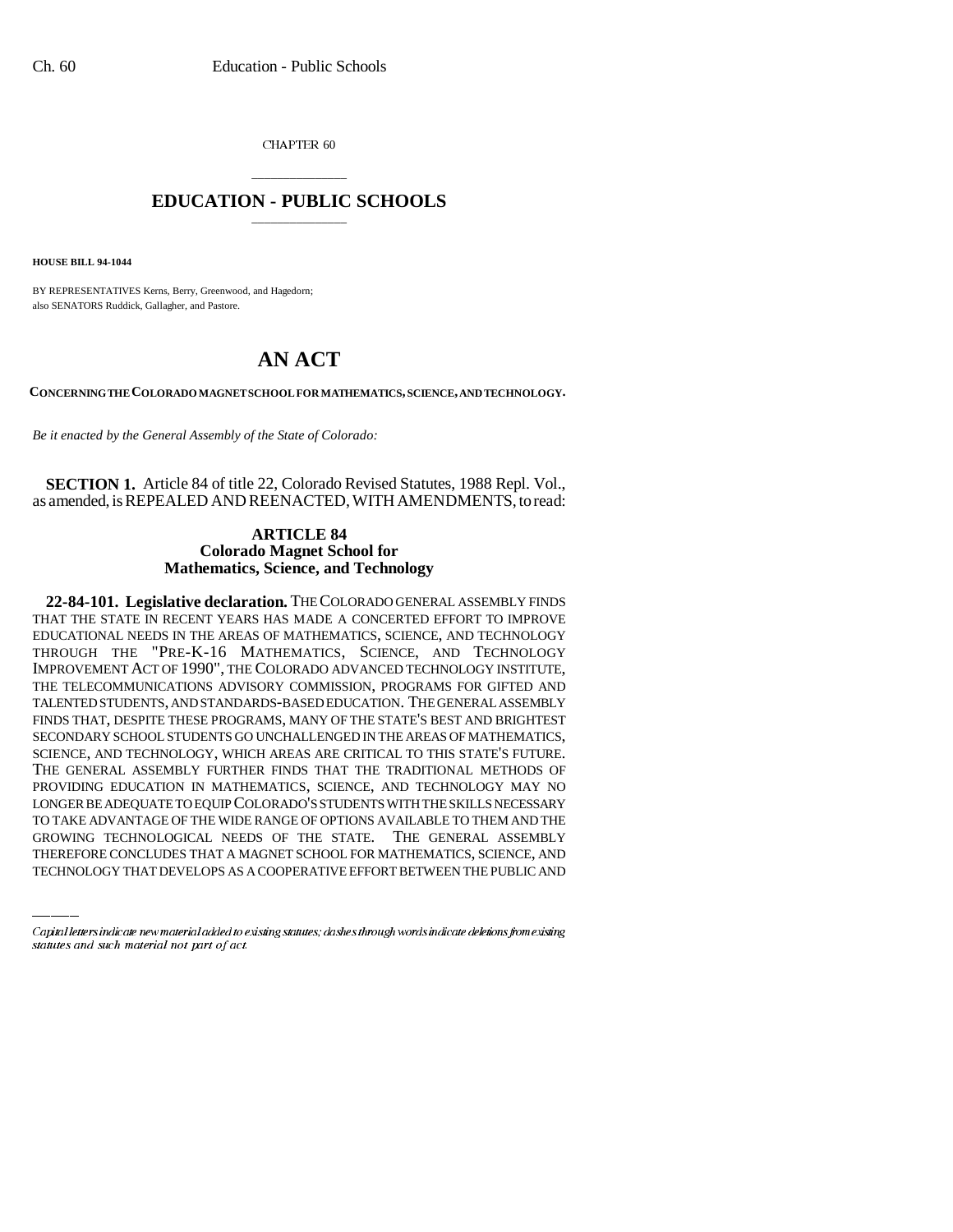PRIVATE SECTORS AND THAT UTILIZES ADVANCED EDUCATIONAL METHODS, INCLUDING DISTANCE LEARNING, MAY PROVIDE AN ENVIRONMENT IN WHICH ALL OF COLORADO'S STUDENTS COULD OBTAIN THE TOOLS TO TAKE ADVANTAGE OF THE GROWING RANGE OF OPPORTUNITIES AVAILABLE TO THEM.

**22-84-102. Magnet school planning board - created - terms - compensation - sunset review - repeal.** (1) (a) EFFECTIVE JULY 1, 1994, THE EXISTING ADVISORY BOARD FOR THE COLORADO MAGNET SCHOOL FOR MATHEMATICS, SCIENCE, AND TECHNOLOGY IS ABOLISHED, AND THE TERMS OF MEMBERS OF THE BOARD SERVING AS SUCH IMMEDIATELY PRIOR TO JULY 1, 1994, ARE TERMINATED.

(b) EFFECTIVE JULY 1, 1994, THERE IS HEREBY CREATED THE MAGNET SCHOOL PLANNING BOARD FOR THE COLORADO MAGNET SCHOOL FOR MATHEMATICS, SCIENCE, AND TECHNOLOGY. THE BOARD SHALL ADVISE AND CONSULT WITH THE COMMISSIONER OF EDUCATION WITH RESPECT TO PLANNING AND DEVELOPMENT OF THE MAGNET SCHOOL, INCLUDING THE STRUCTURE OF THE MAGNET SCHOOL, THE USES OF DISTANCE LEARNING, THE CURRICULUM TO BE TAUGHT, THE ADMINISTRATION OF THE MAGNET SCHOOL, AND THE ECONOMIC FEASIBILITY OF THE MAGNET SCHOOL.

(2) THE MAGNET SCHOOL PLANNING BOARD SHALL CONSIST OF EIGHT MEMBERS AS FOLLOWS:

(a) THE EXECUTIVE DIRECTOR OF THE COLORADO COMMISSION ON HIGHER EDUCATION OR THE EXECUTIVE DIRECTOR'S DESIGNEE;

(b) THE EXECUTIVE DIRECTOR OF THE COLORADO DEPARTMENT OF EDUCATION OR THE EXECUTIVE DIRECTOR'S DESIGNEE;

(c) THE EXECUTIVE OFFICER OF THE STATE BOARD FOR COMMUNITY COLLEGES AND OCCUPATIONAL EDUCATION OR THE EXECUTIVE OFFICER'S DESIGNEE;

(d) THE DIRECTOR OF THE SYSTEMIC SCIENCE INITIATIVE OR THE DIRECTOR'S DESIGNEE;

(e) ONE MEMBER APPOINTED BY THE STATE BOARD OF EDUCATION FROM THE STATE SPECIAL EDUCATION ADVISORY COMMITTEE;

(f) ONE PUBLIC SECONDARY SCHOOL CLASSROOM TEACHER APPOINTED BY THE STATE BOARD OF EDUCATION;

(g) ONE MEMBER APPOINTED BY THE STATE BOARD OF EDUCATION FROM THE COLORADO ADVANCED TECHNOLOGY INSTITUTE COMMISSION WHO IS EMPLOYED IN THE PRIVATE SECTOR; AND

(h) ONE MEMBER APPOINTED BY THE STATE BOARD OF EDUCATION FROM THE TELECOMMUNICATIONS ADVISORY COMMISSION WHO IS EMPLOYED IN THE PRIVATE SECTOR.

(3) THE MEMBERS OF THE MAGNET SCHOOL PLANNING BOARD WHO ARE APPOINTED BY THE STATE BOARD OF EDUCATION SHALL SERVE TWO-YEAR TERMS; EXCEPT THAT, IN CASE OF A VACANCY, THE APPOINTMENT SHALL BE FOR THE REMAINDER OF THE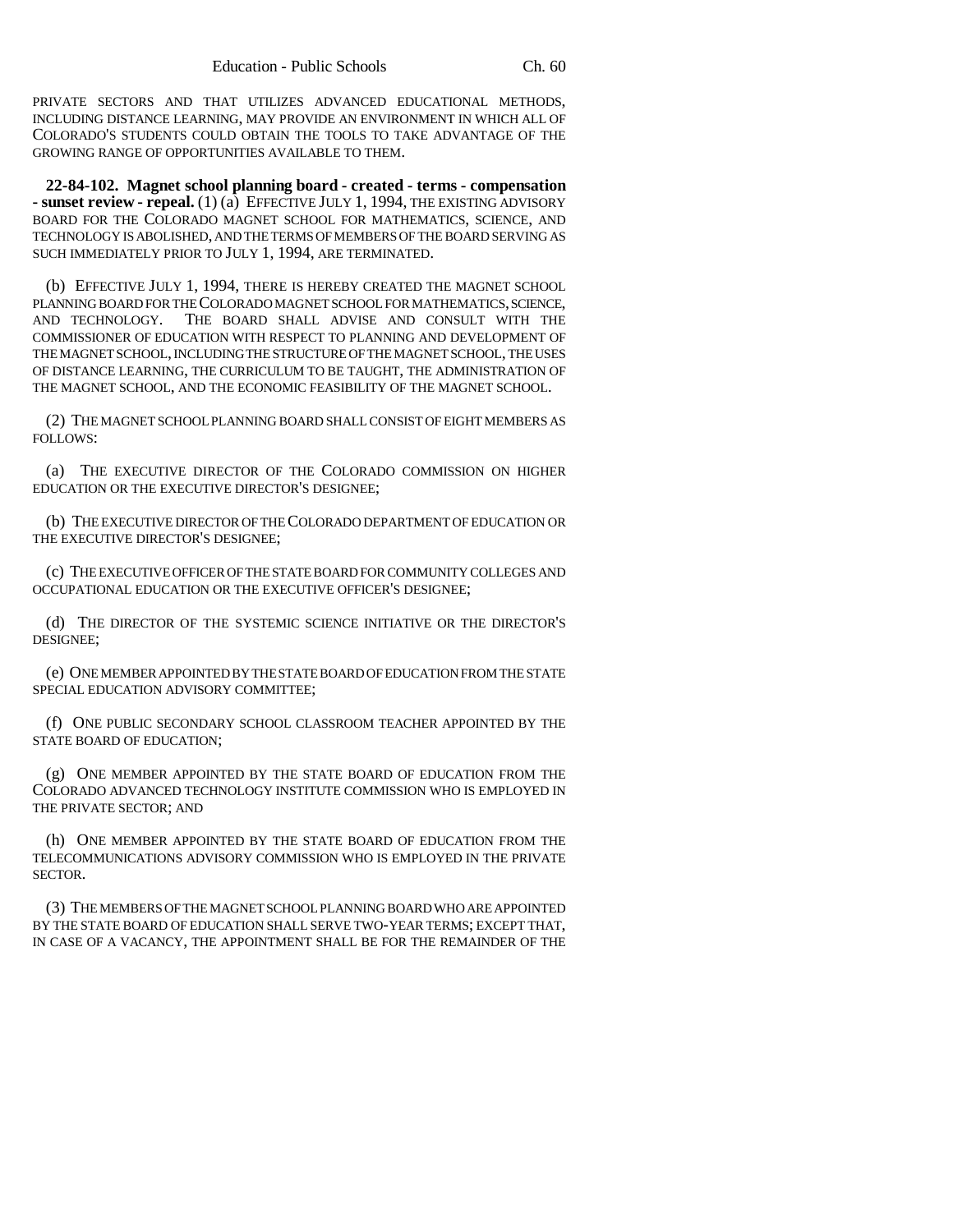## Ch. 60 Education - Public Schools

UNEXPIRED TERM. EACH OF THE MEMBERS OF THE MAGNET SCHOOL PLANNING BOARD WHO ARE APPOINTED BY THE STATE BOARD OF EDUCATION MAY SERVE A TOTAL OF TWO FULL CONSECUTIVE TERMS. ALL OF THE MEMBERS OF THE MAGNET SCHOOL PLANNING BOARD SHALL SERVE WITHOUT COMPENSATION BUT SHALL BE REIMBURSED OUT OF EXISTING APPROPRIATIONS TO THE DEPARTMENT OF EDUCATION FOR ACTUAL AND NECESSARY EXPENSES INCURRED IN THE PERFORMANCE OF THEIR DUTIES.

(4) THE MAGNET SCHOOL PLANNING BOARD MAY RECEIVE STAFFING ASSISTANCE FROM THE DEPARTMENT OF EDUCATION OUT OF THE DEPARTMENT'S EXISTING APPROPRIATIONS IN PERFORMING ITS DUTIES UNDER THIS SECTION.

(5) (a) THIS SECTION IS REPEALED, EFFECTIVE JULY 1, 2000.

(b) PRIOR TO SAID REPEAL, THE MAGNET SCHOOL PLANNING BOARD FOR THE COLORADO MAGNET SCHOOL FOR MATHEMATICS, SCIENCE, AND TECHNOLOGY SHALL BE REVIEWED AS PROVIDED FOR IN SECTION 2-3-1203, C.R.S.

**22-84-103. Development plan to be submitted.** (1) THE MAGNET SCHOOL PLANNING BOARD CREATED PURSUANT TO SECTION 22-84-102, WORKING IN COOPERATION WITH THE COMMISSIONER OF EDUCATION, SHALL DEVELOP A FEASIBILITY PLAN FOR OPERATION OF THE COLORADO MAGNET SCHOOL FOR MATHEMATICS, SCIENCE, AND TECHNOLOGY INCLUDING, BUT NOT LIMITED TO:

(a) THE ENTITIES WHO WILL ADMINISTER AND OPERATE THE MAGNET SCHOOL;

(b) THE LOCATION AND PROJECTED DEVELOPMENT OF THE MAGNET SCHOOL CAMPUS, INCLUDING CONSIDERATION OF MULTIPLE CAMPUSES;

(c) CAPITAL COSTS AND ESTIMATED OPERATING EXPENSES FOR THE MAGNET SCHOOL FOR A PERIOD OF AT LEAST FIVE YEARS FOLLOWING ADOPTION OF THE PLAN; AND

(d) THE CURRICULA TO BE OFFERED BY THE MAGNET SCHOOL.

(2) THE MAGNET SCHOOL PLANNING BOARD SHALL SUBMIT A COPY OF THE FEASIBILITY PLAN TO THE COLORADO COMMISSION FOR ACHIEVEMENT IN EDUCATION ON OR BEFORE MARCH 1, 1995. THE COMMISSION SHALL REVIEW THE FEASIBILITY PLAN AND DEVELOP SUCH PROPOSED LEGISLATION AS IT DEEMS APPROPRIATE. FOLLOWING REVIEW BY THE COMMISSION, BUT NOT LATER THAN JUNE 1, 1995, THE MAGNET SCHOOL PLANNING BOARD SHALL SUBMIT A COPY OF THE FEASIBILITY PLAN TO THE STATE BOARD OF EDUCATION AND TO THE COLORADO COMMISSION ON HIGHER EDUCATION.

**SECTION 2.** 2-3-1203 (3) (j) (II), Colorado Revised Statutes, 1980 Repl. Vol., as amended, is repealed as follows:

**2-3-1203. Sunset review of advisory committees.** (3) The following dates are the dates for which the statutory authorization for the designated advisory committees is scheduled for repeal:

(j) July 1, 1997: